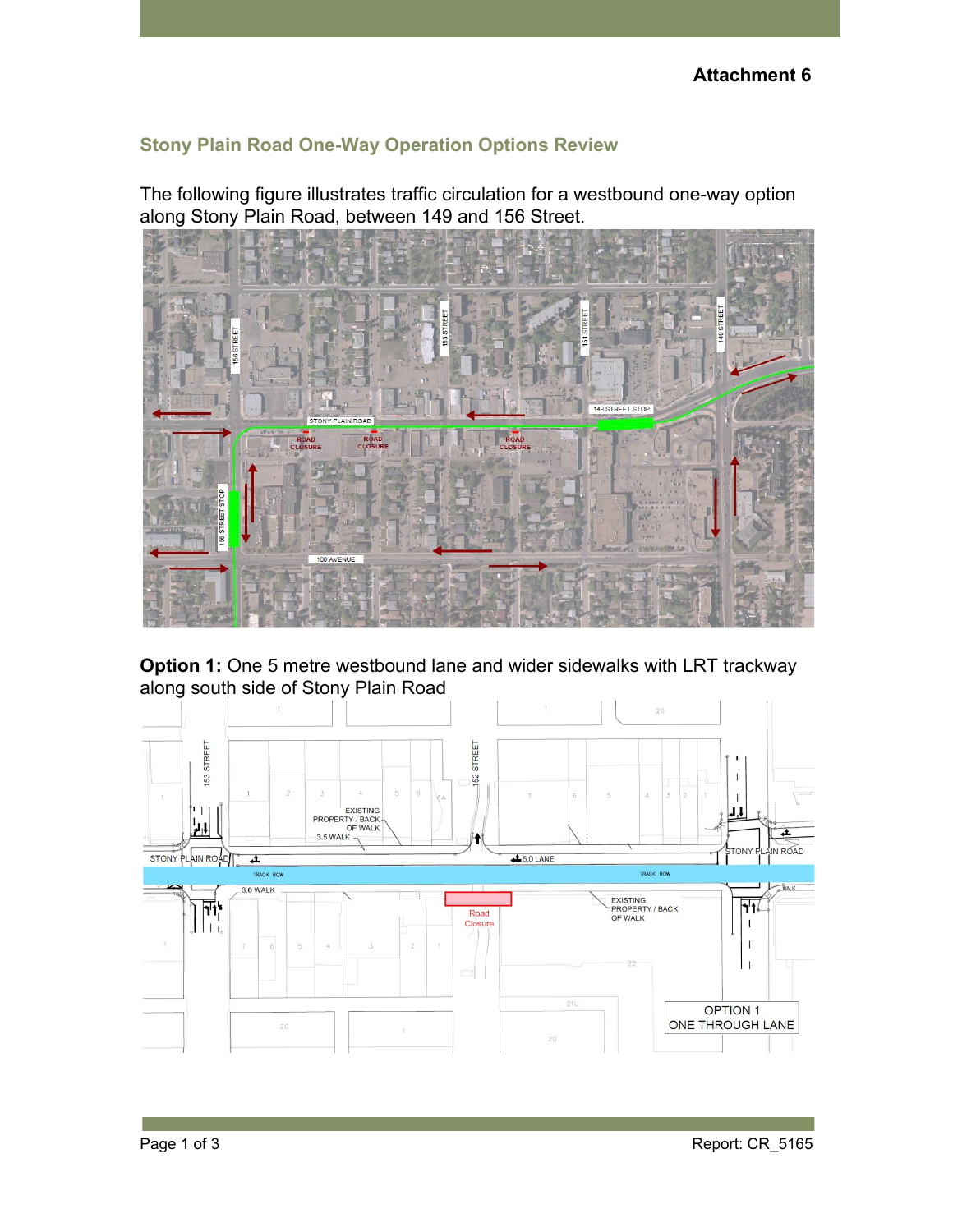**Option 2:** One 3.55 metre westbound lane and a 2.50 metre on-street parking lane with LRT trackway along south side of Stony Plain Road



## **One-Way Operation on Stony Plain Road Summary of Advantages and Disadvantages**

| Advantages                            | Disadvantages                      |
|---------------------------------------|------------------------------------|
| • Option 1: opportunity for wider     | • may promote higher vehicle speed |
| sidewalks on both the north and       | and be more challenging for        |
| south side of Stony Plain Road        | wayfinding                         |
| • Option 2: opportunity for on-street | • road closure required for all    |
| parking directly on Stony Plain       | intersecting roadways, except at   |
| Road, shorter pedestrian crossing     | signalized locations, due to side  |
| distance                              | running LRT along south side of    |
| • simplifies LRT operation at the 149 | <b>Stony Plain Road</b>            |
| Street and 156 Street intersections   | • left turn movements from Stony   |
| by reducing the number of             | Plain Road onto intersecting       |
| LRT-to-traffic crossing points        | roadways, between 149 Street and   |
| • on-street parking and wider         | 156 Street, remain unavailable due |
| sidewalks support a pedestrian        | to space constrains and limited    |
| oriented street that is generally     | traffic signal locations           |
| consistent with the Jasper Place      | emergency response for properties  |